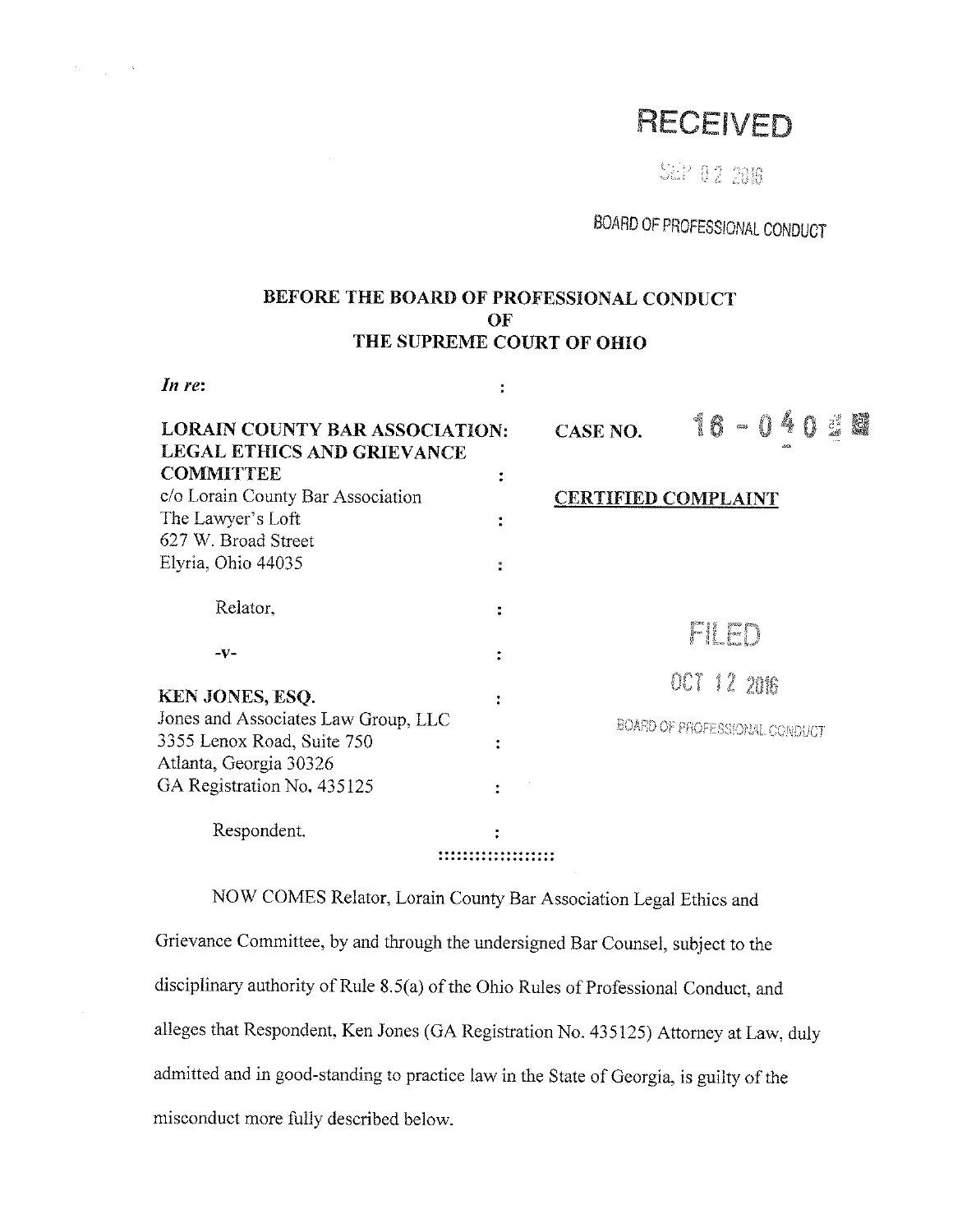#### **INTRODUCTION**

1. That Respondent, Ken Jones ("Respondent"), was admitted to the practice of law in the State of Georgia on December 9, 2005.

2. That Respondent is not admitted to practice to law in the State of Ohio yet he is subject to the disciplinary authority of Ohio under Rule 8.5(a) of the Ohio Rules of Professional Conduct as he has provided or offered to provide legal services in the State of Ohio.

3. That as a result of the foregoing, Respondent is subject to the Code of Professional Responsibility; The Ohio Rules of Professional Conduct; and, the Ohio Supreme Court Rules for the Government of the Bar.

4. That upon information and belief, Respondent has no prior Discipline from the Supreme Court of Georgia.

5. That Respondent's status as an attorney in the State of Georgia is currently "Active Member in Good Standing."

6. That on March 14, 2016 a Grievance ("The Grievance") was filed with the Lorain County Bar Association ("LCBA") against Attorney Anisa Asha Williamson ("Attorney Williamson") and Jones and Associates Law Group, LLC ("Jones and Associates.")

7. That the complaining parties were Attorney Zachary Simonoff ("Attorney Simonoff") and his client, David Chopcinski ("Chopcinski.")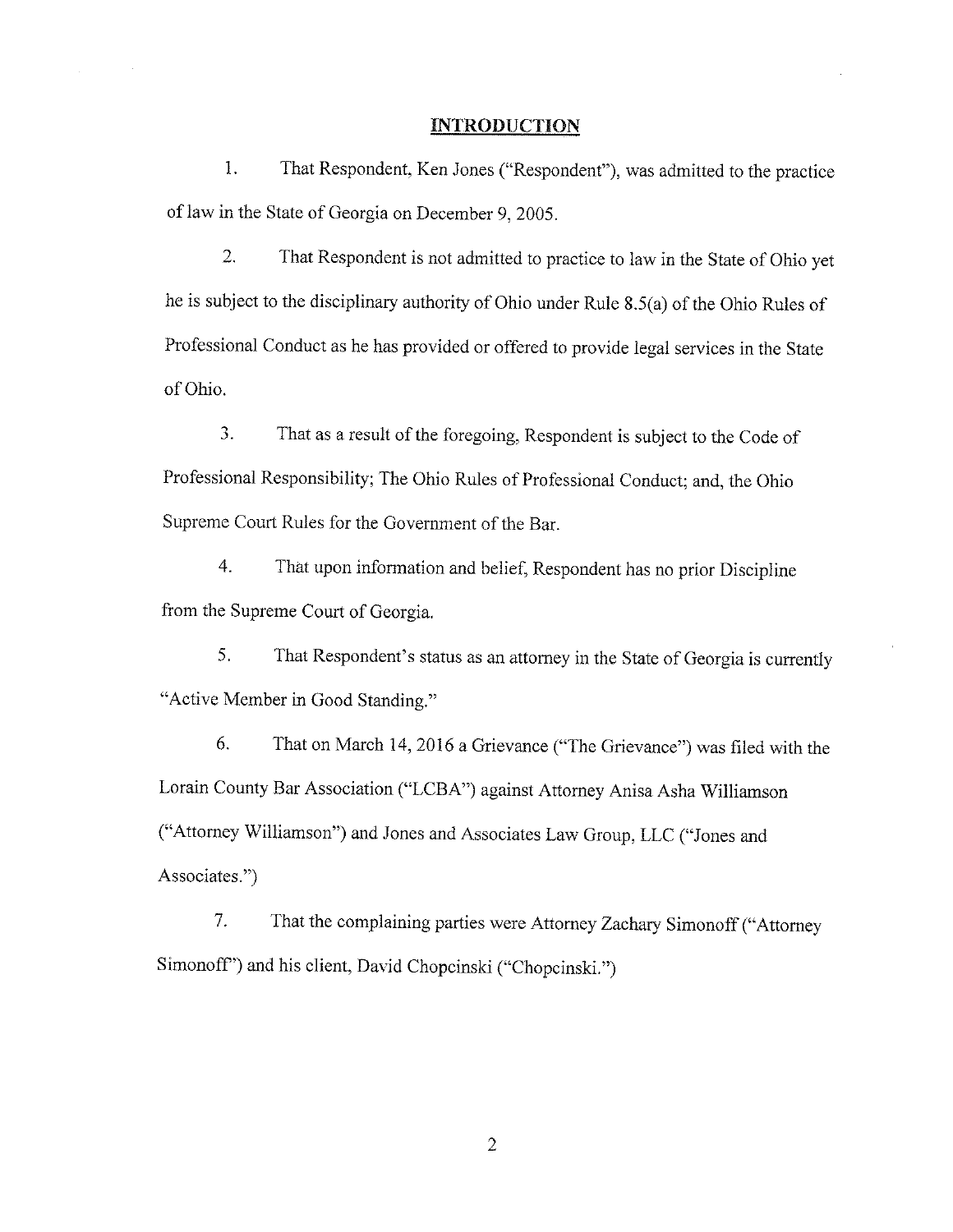8. That LCBA, by and through its Certified Legal Ethics and Grievance Committee ("The Committee"), opened an investigation and assigned the case to Attorney Matthew A. Dooley ("Attorney Dooley"), a member of The Committee, for further inquiry.

9. That on or around March 16, 2016 Attorney Dooley sent Attorney Williamson notice of The Grievance via certified mail to her office, Jones and Associates, and requested that she respond within twenty (20) days and include copies of any materials relevant to her response.

10. That on or about March 21, 2016 the certified mail issued to Attorney Williamson by Attorney Dooley was accepted by her law office.

11. That Attorney Williamson failed to respond to The Grievance within twenty (20) days.

12. That on April 13, 2016 Attorney Dooley sent Attorney Williamson a second letter of inquiry wherein he attached his original correspondence of March 16, 2016 and advised that he had not yet received a response to The Grievance, either oral or written.

13. That Attorney Dooley advised Attorney Williamson to contact him within five (5) days of her receipt of his correspondence to discuss The Grievance otherwise a subpoena would issue for her appearance before The Committee.

14. That on April 22, 2016 Attorney Williamson sent Attorney Dooley an email in which she formally replied to The Grievance.

15. That in her response, Attorney Williamson identified Jones and Associates as the original author of the advertising materials that are the subject of The Grievance.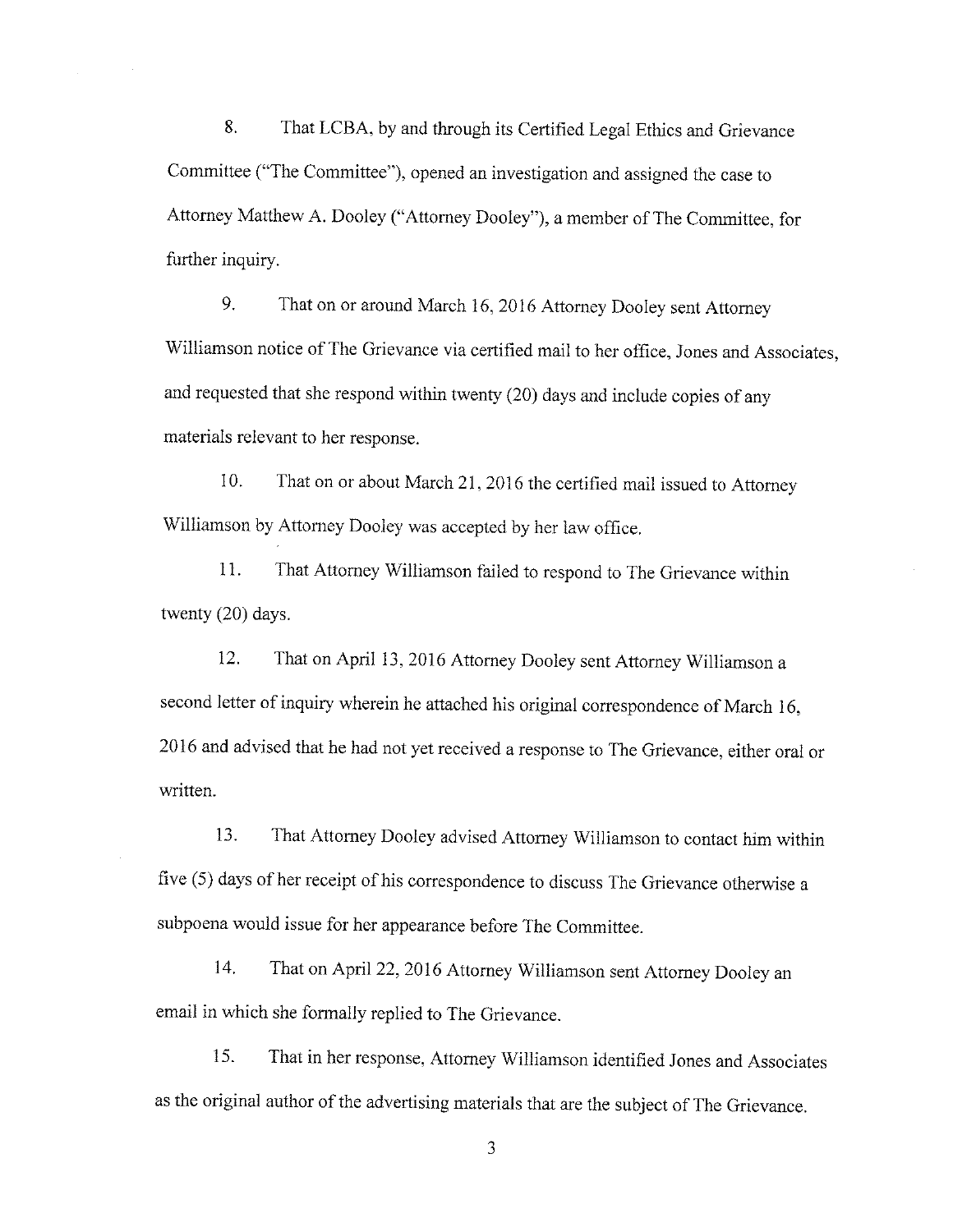16. That Attorney Williamson also advised that although she was affiliated with Jones and Associates, the advertisement and related materials subject to The Grievance were prepared under Respondent's direction and supervision.

17. That Attorney Williamson further advised that despite her repeated efforts, Respondent and Jones and Associates failed to respond to her request for additional information and materials necessary to investigate The Grievance.

18. That as a result of Attorney Williamson's response to The Grievance, on or around May 18, 2016 Attorney Dooley sent Respondent notice of The Grievance via certified mail to his office, Jones and Associates, and requested that he respond within twenty (20) days and include copies of any materials relevant to his response.

19. That the certified mail issued to Respondent by Attorney Dooley was accepted by his law office, yet the return receipt was undated.

20. That Respondent failed and refused to respond to The Grievance.

21. That based upon the results and findings of Attorney Dooley's investigation, including Respondent's failure to timely and properly respond to The Grievance, on June 27, 2016, at a regularly scheduled meeting of The Committee, affirmative votes were recorded finding probable cause that Respondent had committed multiple violations of the Ohio Rules of Professional Conduct and the Ohio Supreme Court Rules for the Government of the Bar.

22. That the matter was assigned to Attorney D. Chris Cook, undersigned, Bar Counsel to LCBA, for prosecution.

23. That on August 12, 2016 a Notice of Intent to File with a copy of the Certified Complaint was served upon Respondent by Bar Counsel.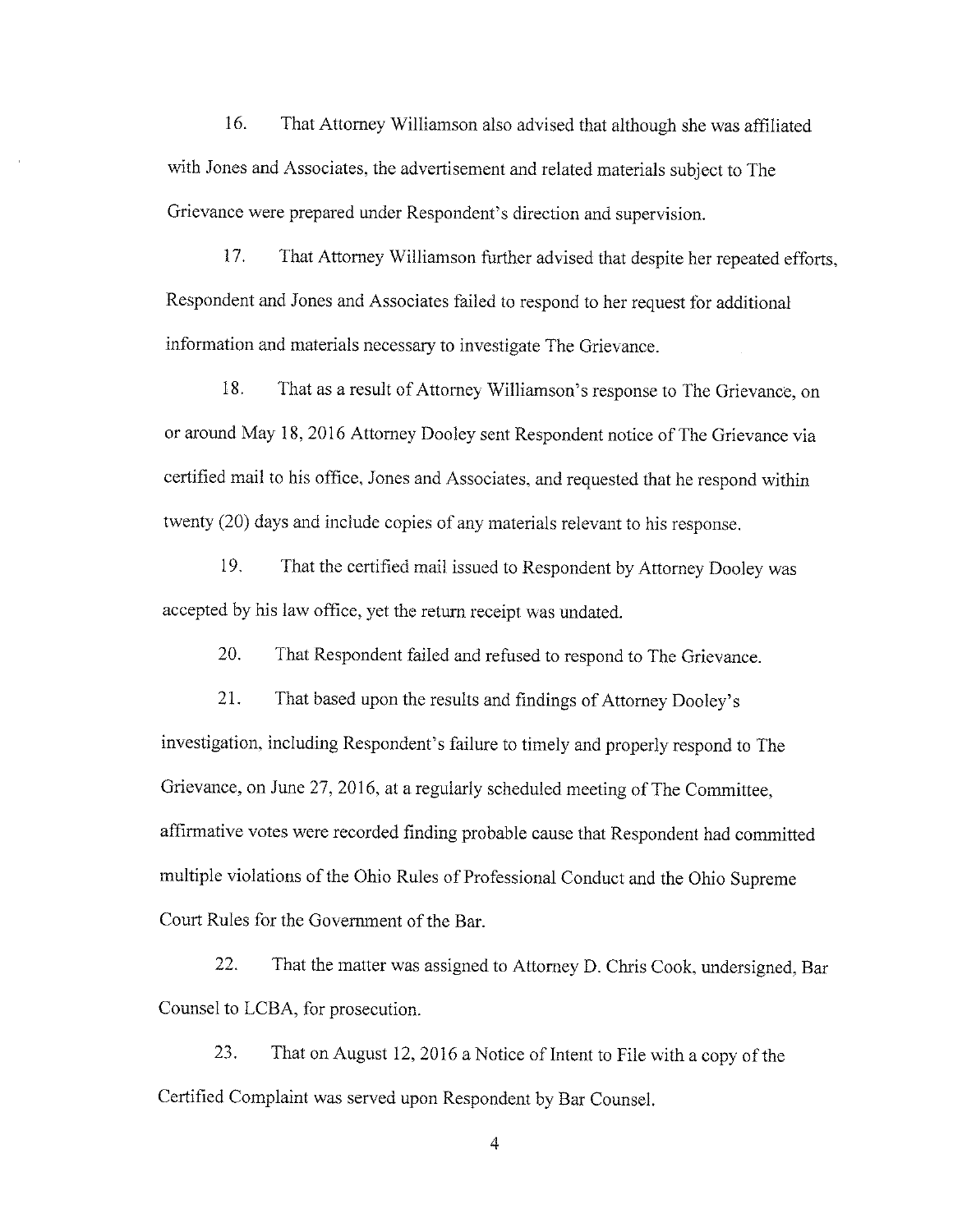24. That due to Respondent's failure to timely and properly respond to The Grievance and because Respondent is an out-of-state attorney, The Committee, at its regularly scheduled meeting of June 27, 2016, voted to waive its local rules which would have given Respondent the opportunity to appear at a regularly scheduled meeting of The Committee to address the Certified Complaint and allegations contained therein prior to filing same with the Board.

## **FACTUAL ALLEGATIONS**

25. Relator incorporates and realleges the allegations contained in paragraphs 1-24 above as if fully rewritten herein.

26. That on or about January 18, 2016 Attorney Williamson, under Respondent's direct supervision, sent written advertising materials to David Chopcinski ("Chopcinski") advising him that a Notice of Lis Pendens had been filed on December 28, 2015 with the Lorain County Recorder's Office and marketed her ability and that of Respondent, and their law firm, Jones and Associates, to assist him in stopping the foreclosure process.

27. That Jones and Associates maintains a satellite office in Cincinnati, Ohio and its main office in Atlanta, Georgia.

28. That Attorney Williamson was identified on the advertising materials' letterhead as the licensed Ohio attorney for Jones and Associates while Respondent was identified as the licensed Georgia attorney for the firm.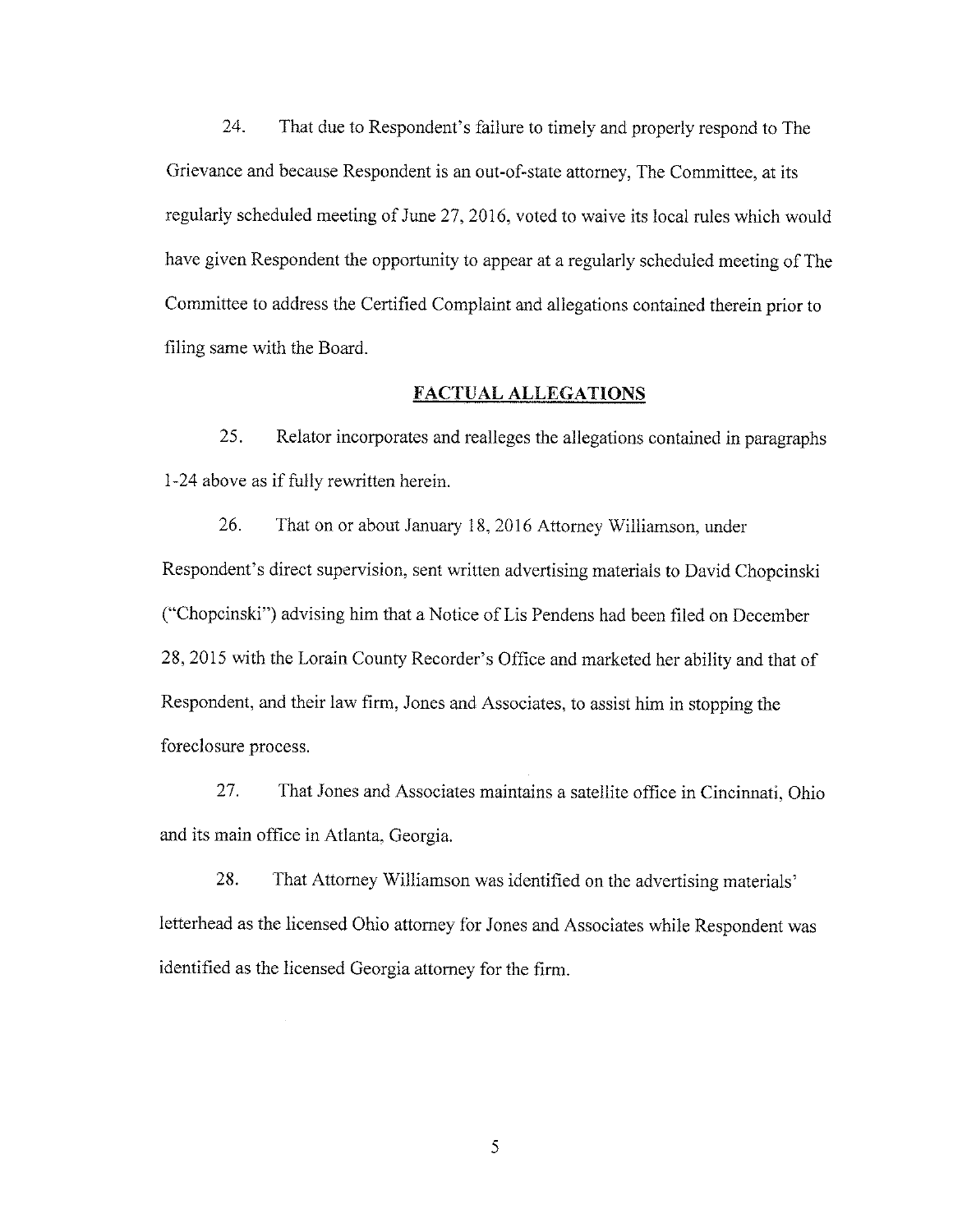29. That the advertising materials Attorney Williamson sent to Chopcinski advised that a foreclosure attorney had been hired to represent Wells Fargo Bank NA or his current servicer in the foreclosure process as authorized by Ohio Revised Code Sec. 5301.1 through Sec. 5301.99, *et seq.* 

30. That Chopcinski was advised by the advertising materials that Ohio state law required him to respond within 28 days of receipt of the Notice of Lis Pendens or a default judgment could be entered in his case and an expedited foreclosure sale could be conducted.

31. That the advertising materials sent by Attorney Williamson also advised Chopcinski that if his home was not vacant at the time of a Sherriff's Sale, the new owner may exercise rights under Ohio Revised Code Sec. 1923 .01 through Sec. 1923 .101, *et seq.* and immediately begin eviction proceedings

32. That based on the foregoing, the advertisement stated in bold, capitalized print: "IT IS NOT TOO LATE TO SAVE YOUR HOME."

33. That the letter issued to Chopcinski by Attorney Williamson described in detail the services that she, Respondent and Jones and Associates could provide him to stop the foreclosure process, keep his home, and reduce his monthly mortgage payments, without the need to file for bankruptcy.

34. That the advertising materials marketed Jones and Associate's ability to perform a Securitization Audit of Chopcinski's file to reveal defects, including fraud, robo-signing, improper assignments, and MERS violations that could result in stopping any foreclosure action.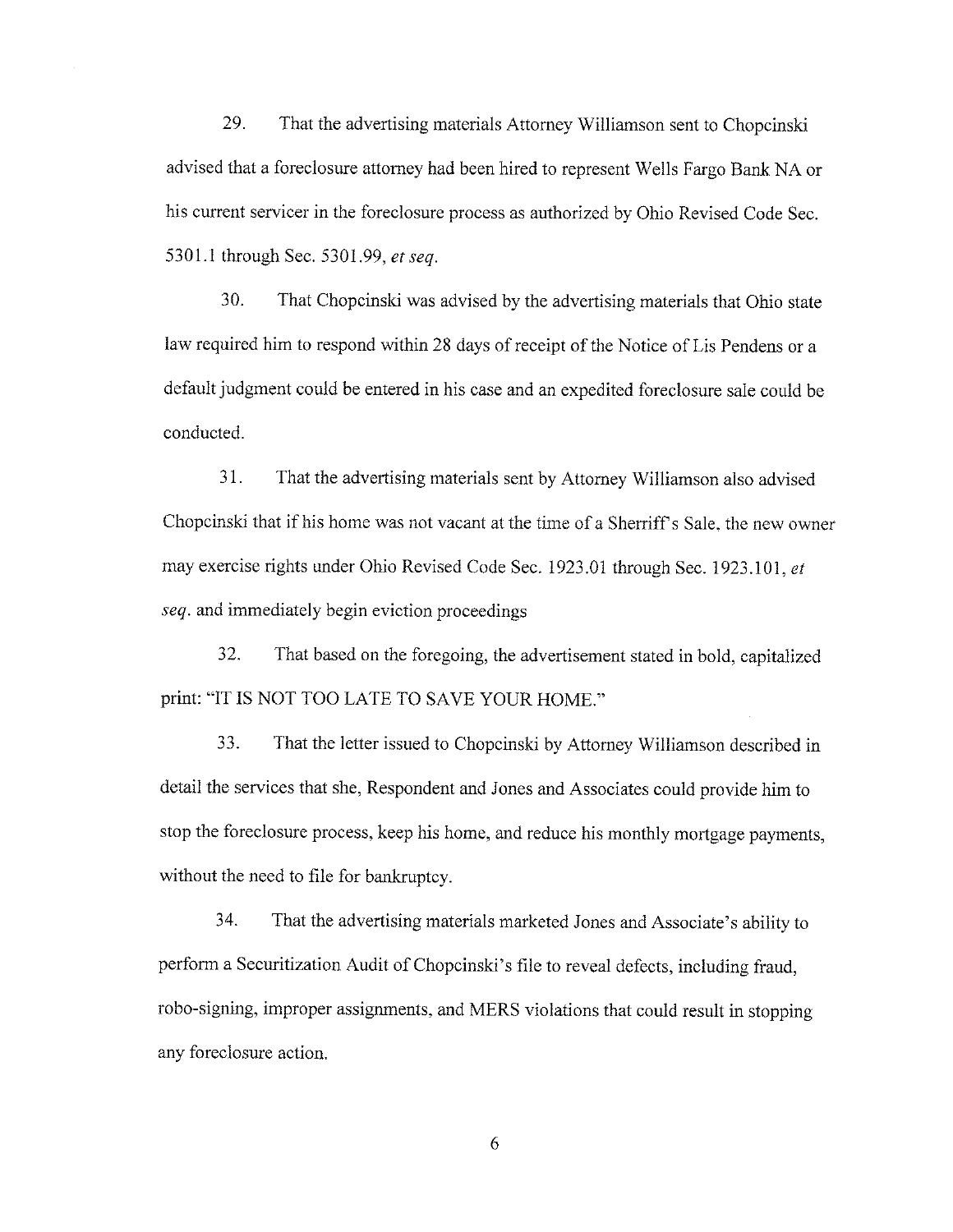35. That as a consequence, the advertisement urged Chopcinski to call Jones and Associates IMMEDIATELY for a FREE case evaluation.

36. That in February, 2016 after receipt of the letter from Attorney Williamson, Chopcinski went to the office of Attorney Zachary Simonoff ("Attorney Simonoff.")

3 7. That Chopcinski did not realize the letter was an advertisement and based on its content was concerned that he was going to lose his home very soon.

38. That Chopcinski had been served with a complaint in foreclosure on January 14, 2016 in the matter of *Wells Fargo Bank NA* v. *David Chopcinski, et al.,*  Lorain County Court of Common Pleas, Case No. 15CV188315, and subsequently retained Attorney Simonoff.

39. That on January 22, 2016 Attorney Simonoff entered his appearance in the foreclosure action on behalf of Chopcinski.

40. That on January 29, 2016 Attorney Simonoffwas granted leave to plead or otherwise answer until February 19, 2016.

41. That on February 18, 2016 Attorney Simonofffiled an Answer on behalf of Chopcinski in the foreclosure matter.

42. That upon learning of the advertisement from Chopcinski, Attorney Simonoff reviewed the filings of the Lorain County Recorder's Office and discovered that there had, in fact, not been any filing made as to Chopcinski with the Recorder, let alone a Notice of Lis Pendens on December 28, 2015.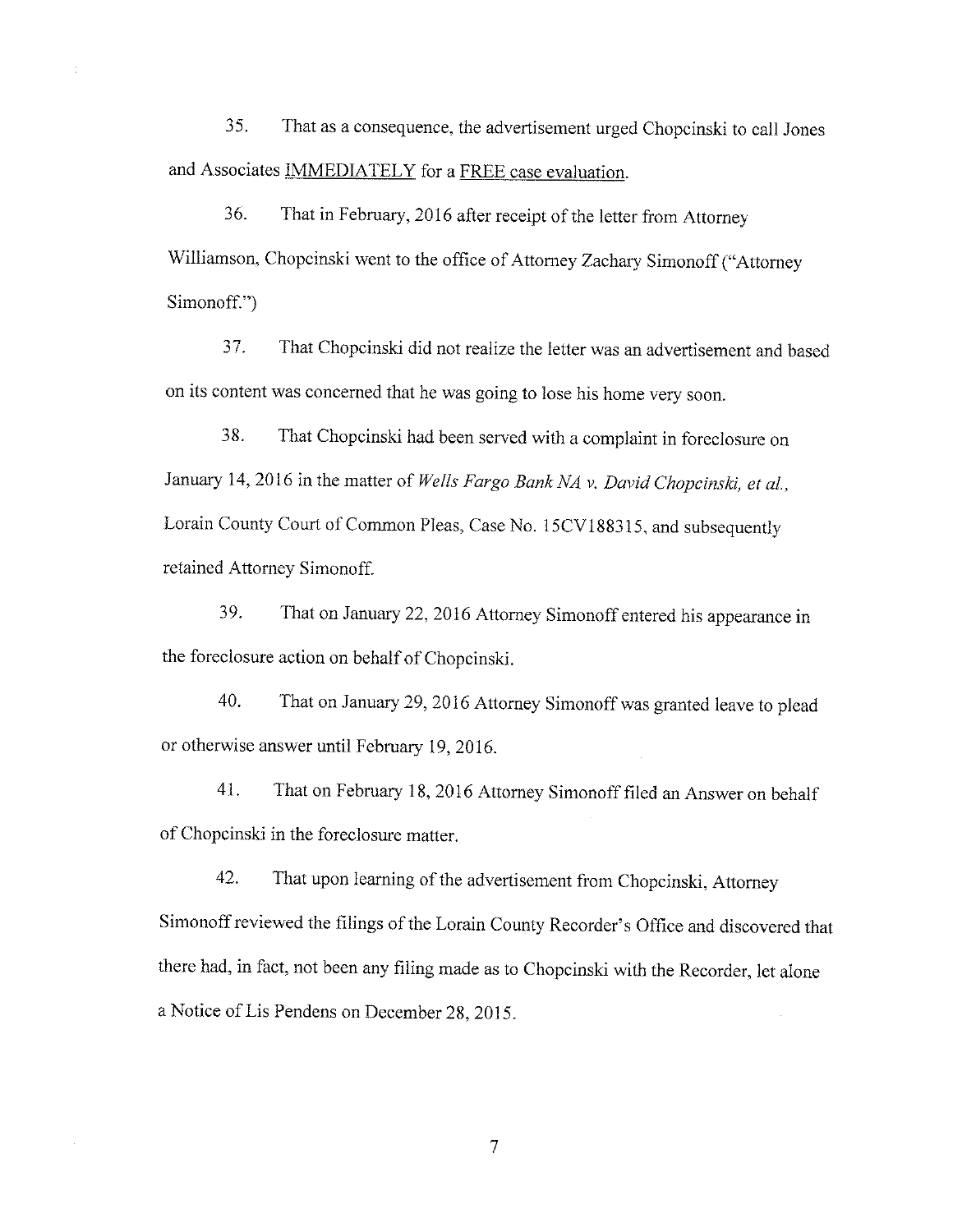43. That to the contrary, a Complaint for Foreclosure was filed in the Lorain County Court of Common Pleas on December 28, 2015 in the matter of *Wells Fargo Bank NA v. David Chopcinski, et al.,* Lorain County Court of Common Pleas, Case No. 15CV188315.

44. That the advertisement Attorney Williamson sent to Chopcinski was both factually and legally inaccurate.

45. That upon information and belief, Jones and Associates was the original author of the advertising materials issued to Chopcinski by Attorney Williamson.

46. That upon information and belief, the advertisement issued to Chopcinski by Attorney Williamson was prepared under Respondent's direction and supervision.

47. That a result of the false statements outlined in the letter authored by Jones and Associates, under the direction of Respondent, and issued by Attorney Williamson, Chopcinski was misled by the advertising materials.

#### COUNT ONE

# (ORPC 7.1 - *COA1MUNICATJONS CONCERNING A LAWYER'S SERVICES;*

48. Relator incorporates and realleges the allegations contained in paragraphs 1-47 above as if fully rewritten herein.

49. That on or about January 18, 2016 Attorney Williamson, under

Respondent's direct supervision, sent written advertising materials to Chopcinski advising him that a Notice of Lis Pendens had been filed on December 28, 2015 with the Lorain County Recorder's Office and marketed her ability and that of Respondent and Jones and Associates to assist him in stopping the foreclosure process.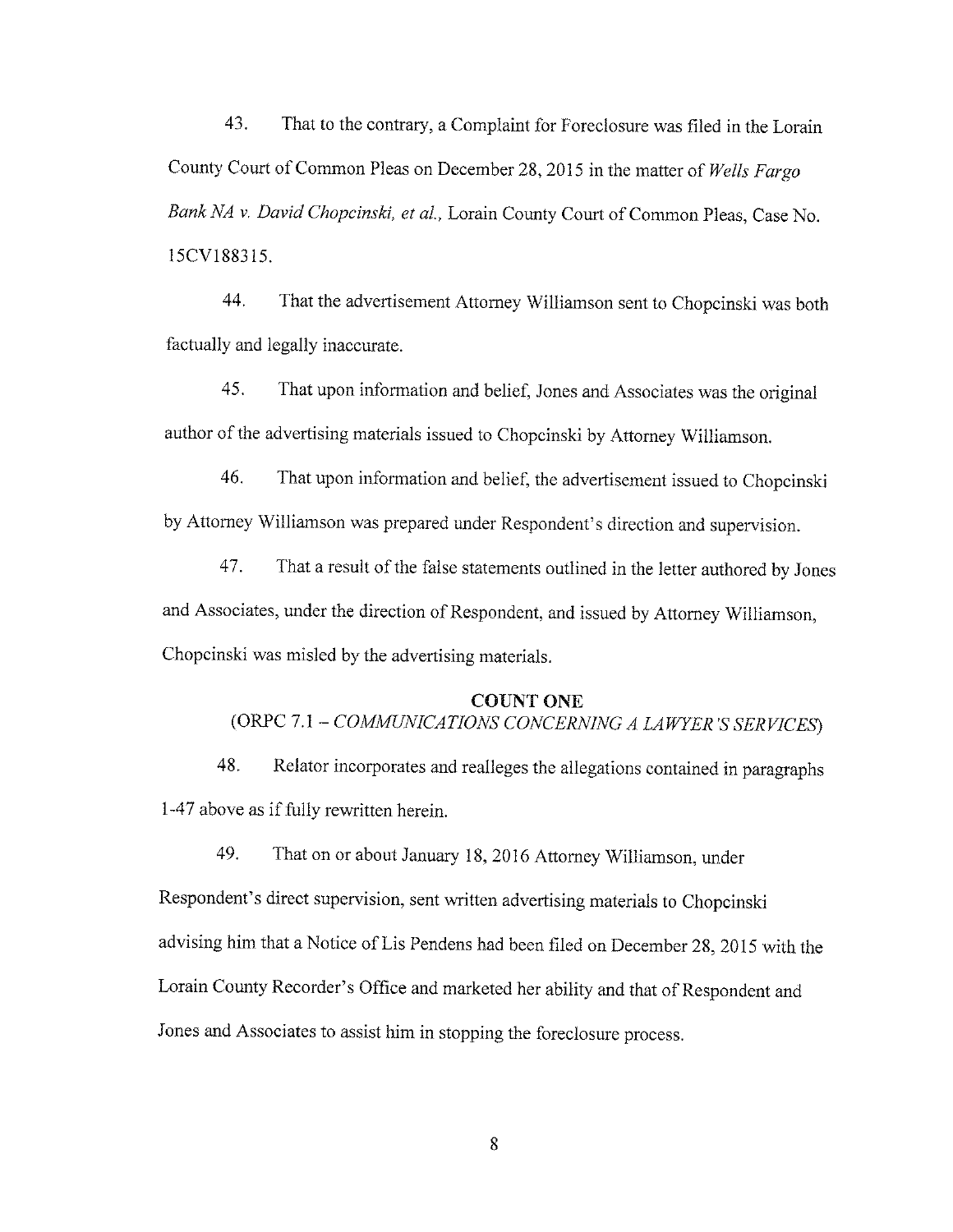50. That the advertisement Attorney Williamson sent to Chopcinski made material representations of both fact and law in an attempt to market her, Respondent's and Jones and Associates' services.

51. That the letter issued to Chopcinski by Attorney Williamson described in detail the services she, Respondent and Jones and Associates could provide him to stop the foreclosure process, keep his home, and reduce his monthly mortgage payments, without the need to file for bankruptcy.

52. That upon learning of the advertisement from Chopcinski, Attorney Simonoff reviewed the filings of the Lorain County Recorder's Office and discovered that there had, in fact, not been any filing made as to Chopcinski with the Recorder, let alone a Notice of Lis Pendens on December 28, 2015.

53. That to the contrary, a Complaint for Foreclosure was filed in the Lorain County Court of Common Pleas on December 28, 2015 in the matter of *Wells Fargo Bank NA v. David Chopcinski, et al.,* Lorain County Court of Common Pleas, Case No. 15CV188315.

54. That in addition to factually misrepresenting the status of any lis pendens filing with the Lorain County Recorder's Office, the advertisements contained several material misrepresentations of law by improperly citing irrelevant sections of the Ohio Revised Code.

5 5. That the advertisement issued to Chopcinski was authored by Jones and Associates under the direction and supervision of Respondent.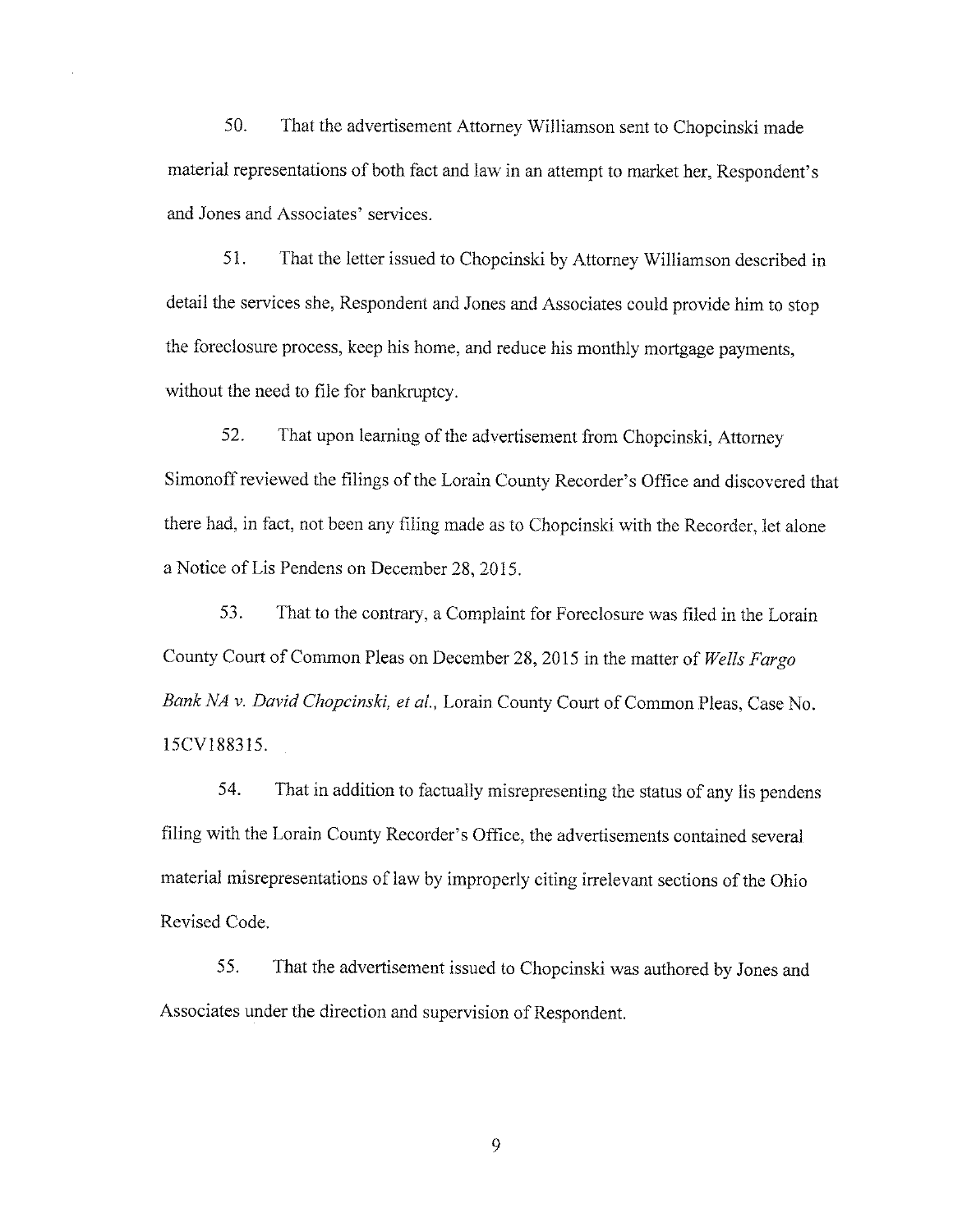56. That Respondent's use of false, misleading and nonverifiable communications about his and his law firm's legal services constitutes a violation of ORPC 7.1.

#### **COUNT TWO**

# (ORPC *7.3(c)-SOLICITATION OF CLIENTS: DISCLOSE THE IDENTITY AND SPECIFIC LEGAL NEED OF THE ADDRESSEE)*

57. Relator incorporates and realleges the allegations contained in paragraphs 1-56 above as if fully rewritten herein.

58. That all as outlined above, on or about January 18, 2016 Attorney

Williamson, under the direction and supervision of Respondent, sent written advertising materials to Chopcinski advising him that a Notice of Lis Pendens had been filed on December 28, 2015 with the Lorain County Recorder's Office and marketed her ability and that of Respondent and Jones and Associates to assist him in stopping the foreclosure process.

59. That the advertisement Attorney Williamson sent to Chopcinski was both factually and legally inaccurate.

60. That upon information and belief, Jones and Associates was the original author of the advertising materials issued to Chopcinski by Attorney Williamson.

61. That upon information and belief, the advertisement issued to Chopcinski by Attorney Williamson was prepared under Respondent's direction and supervision.

62. That a result of the false statements outlined in the letter authored by Jones and Associates, under the direction of Respondent, and issued by Attorney Williamson, Chopcinski was misled by the advertising materials.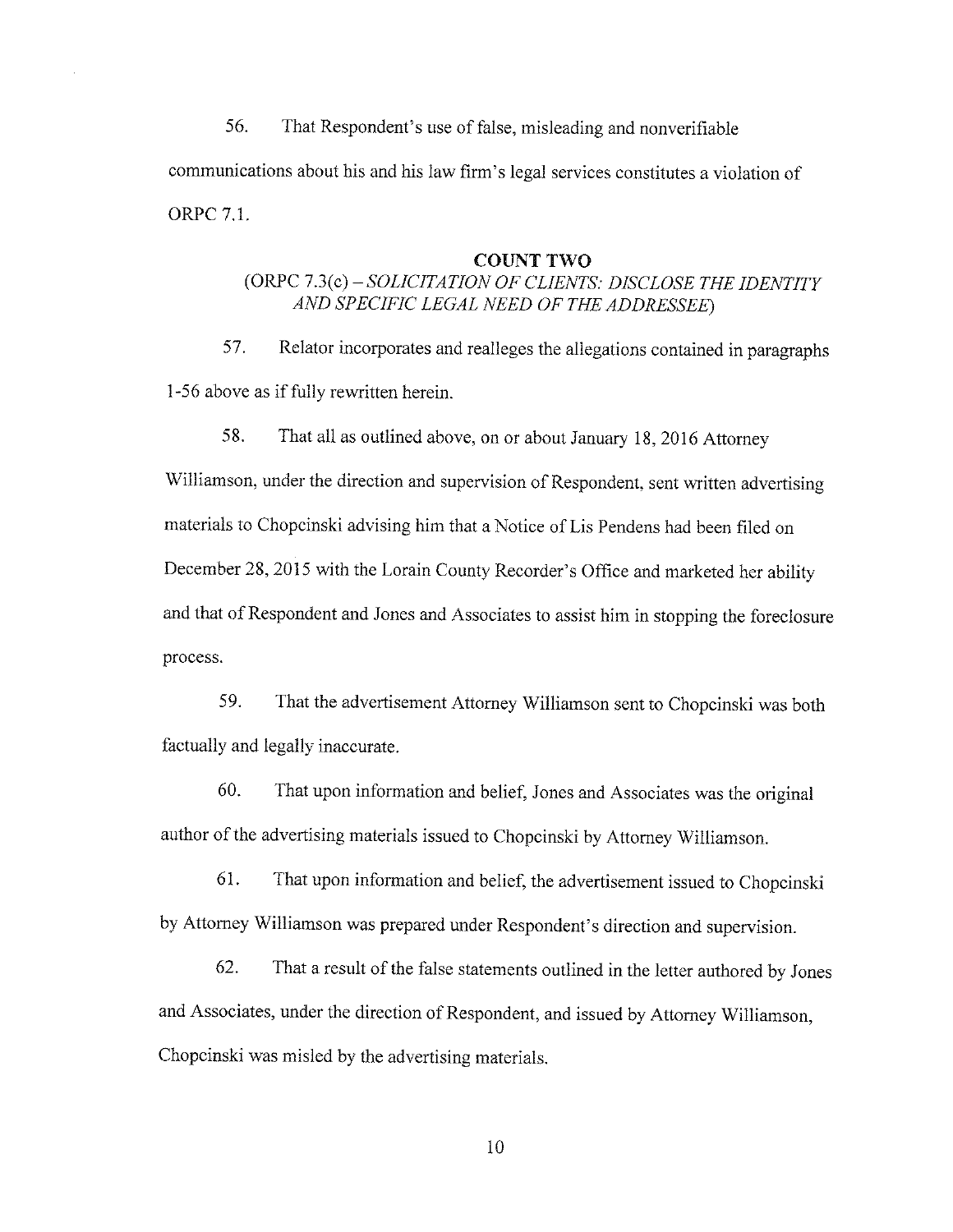63. That Attorney Willimson further failed to accurately and fully disclose the manner in which she, Respondent and Jones and Associates became aware of Chopcinski's identity and specific legal need.

64. That upon learning of the advertisement sent by Attorney Williamson from Chopcinski, Attorney Simonoffreviewed the filings of the Lorain County Recorder's Office and discovered that there had, in fact, not been any filing made as to Chopcinski with the Recorder, let alone a Notice of Lis Pendens on December 28, 2015.

65. That to the contrary, a Complaint for Foreclosure was filed in the Lorain County Court of Common Pleas on December 28, 2015 in the matter of *Wells Fargo Bank NA v. David Chopcinski, et al.,* Lorain County Court of Common Pleas, Case No. 15CV188315.

66. That as a result, Chopcinski had no specific legal need for legal services or assistance from Attorney Williamson, Respondent or Jones and Associates with respect to the filing of a Notice of Lis Pendens.

67. That by failing to accurately and fully disclose the manner in which he became aware of Chopcinski's identity and/or specific legal need, Respondent improperly solicited professional employment in violation of ORPC 7.3(c).

# **COUNT THREE**

(ORPC *7.3(d)-SOLICITATJON OF CLIENTS: VERIFY SERVICE OF CIVIL ACTION)* 

68. Relator incorporates and realleges the allegations contained in paragraphs 1-67 above as if fully rewritten herein.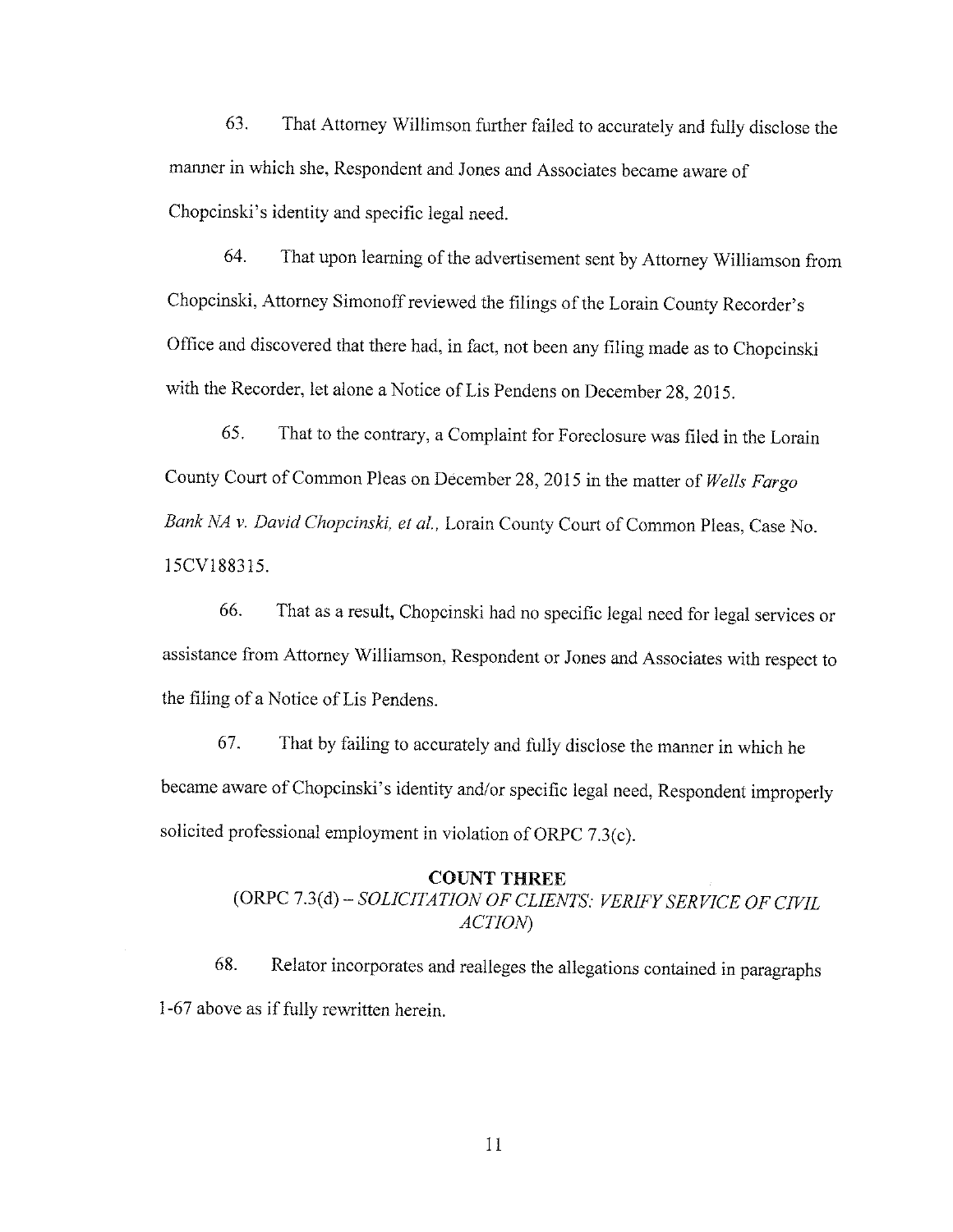69. That all as outlined above, on or about January 18, 2016 Attorney Williamson, under the direction and supervision of Respondent, sent written advertising materials to Chopcinski advising him that a Notice of Lis Pendens had been filed on December 28, 2015 with the Lorain County Recorder's Office and marketed her ability and that of Respondent and their law firm, Jones and Associates, to assist him in stopping the foreclosure process.

70. That on December 28, 2015 a Complaint for Foreclosure was filed in the Lorain County Court of Common Pleas in the matter of *Wells Fargo Bank NA v. David Chopcinski, et al.,* Lorain County Court of Common Pleas, Case No. 15CV188315.

71. That on January 14, 2016 Chopcinski was served with the complaint in foreclosure.

72. That the advertisement issued to Chopcinski was authored by Jones and Associates under the direction of Respondent.

73. That upon information and belief, Respondent failed to verify that Chopcinski had been served with notice of the foreclosure action prior to sending the advertisement on January 18, 2016 and instead advised of the filing of a Notice of Lis Pendens.

74. That by failing to verify that Chopcinski had been served with notice of the foreclosure action filed against him prior to making a communication soliciting professional employment, Respondent violated ORPC 7.3(d).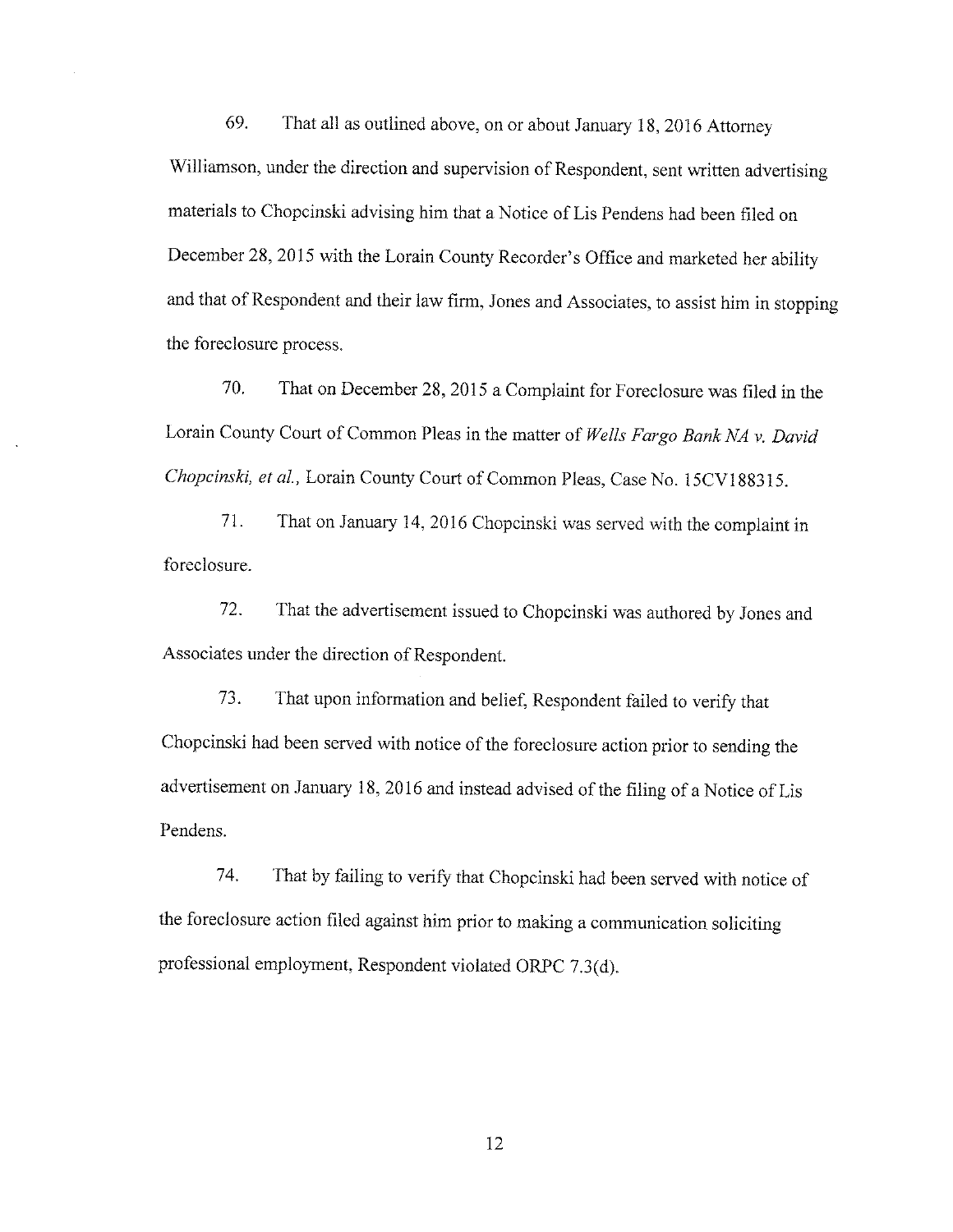## **COUNT FOUR**  (ORPC *5.I(c)(l)&(2))-RESPONSIBILITJES OF SUPERVISORY LAWYERS)*

75. Relator incorporates and realleges the allegations contained in paragraphs 1-74 above as if fully rewritten herein.

76. That all as outlined above, on or about January 18, 2016 Attorney Williamson, under the direction and supervision of Respondent, sent written advertising materials to Chopcinski advising him that a Notice of Lis Pendens had been filed on December 28, 2015 with the Lorain County Recorder's Office and marketed her ability and that of Respondent and their law firm, Jones and Associates, to assist him in stopping the foreclosure process.

77. That all as outlined above, the advertisement Attorney Williamson sent to Chopcinski was both factually and legally inaccurate and misleading.

78. That upon information and belief, Jones and Associates was the original author of the advertising materials issued to Chopcinski by Attorney Williamson.

79. That upon information and belief, the advertisment issued to Chopcinski by Attorney Williamson was prepared under Respondent's direction and supervision.

80. That a result of the false statements outlined in the letter authored by Jones and Associates, under the direction of Respondent, and issued by Attorney Williamson, Chopcinski was misled by the advertising materials.

81. That upon information and belief, Respondent had managerial and/or direct supervisory authority within Jones and Associates, the law firm in which Attorney Willimason practiced, and had knowledge of the false nature of the advertising materials.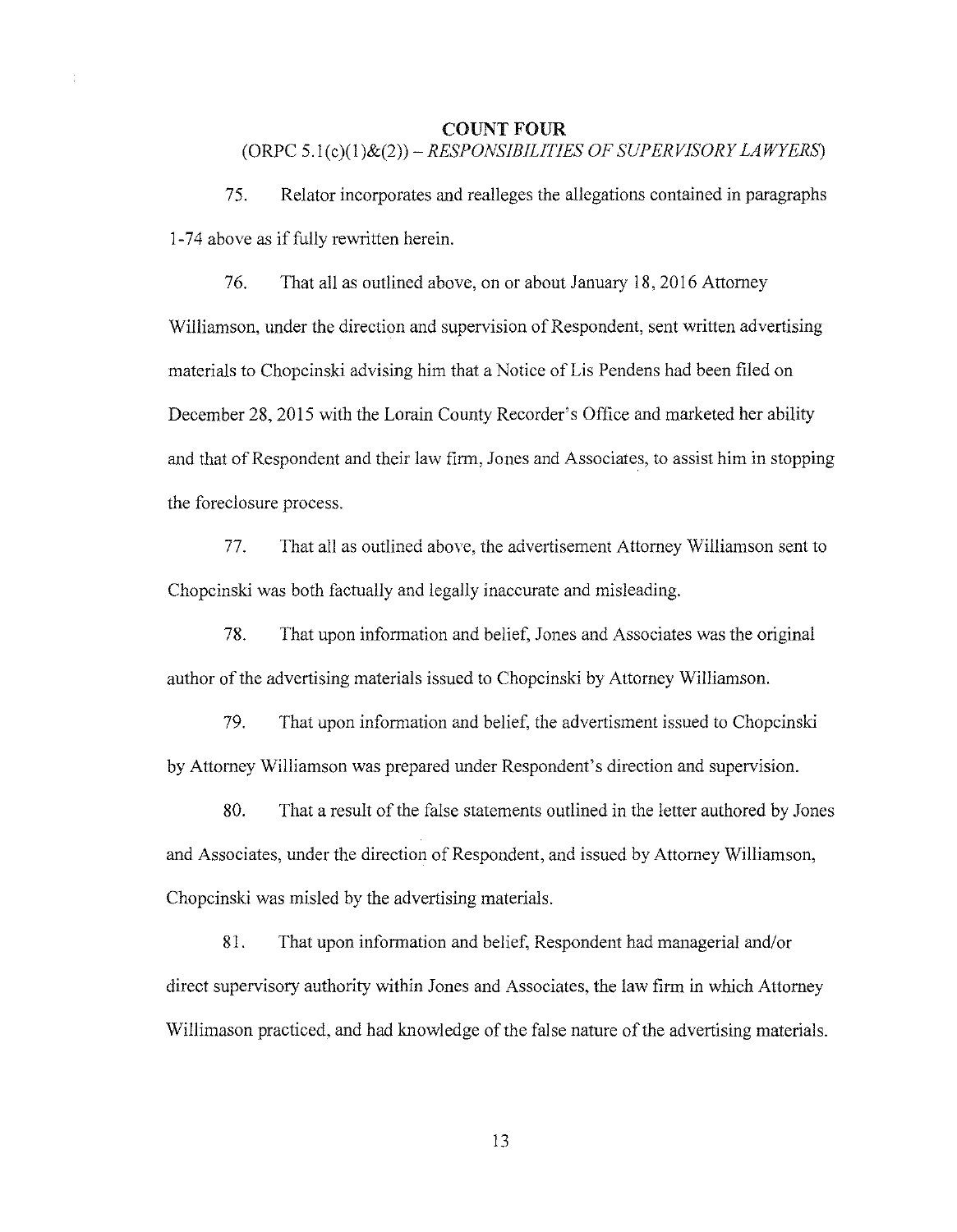82. That Respondent failed to take reasonable remedial action to avoid the consequences of Attorney Williamson's conduct.

83. That as a result of her conduct, Attorney Williamson is alleged to have committed multiple violations of the Ohio Rules of Professional Conduct and disciplinary proceedings have been initiated by Relator with the Board in the matter of *LCBA v. Anisa*  , *A. Williamson,* Case No. 2016-031.

84. That by directing Attorney Williamson's conduct where he had managerial and/or supervisory authority within Jones and Associates and by failing to take reasonable remedial action to avoid or mitigate Attorney Williamson's specific violations of the Ohio Rules of Professional Conduct, Respondent violated ORPC  $5.1(c)(1)$ &(2) and liability for Attorney Williamson's misconduct may be imputed to Respondent.

## COUNT FIVE

(ORPC 8.l(b) & GOV. BARR V§9(G)-DUTY TO COOPERATE)

85. Relator incorporates and realleges the allegations contained in paragraphs 1-84 above as if fully rewritten herein.

86. That Respondent failed to cooperate with the investigation by The Committee.

87. That examples of Respondent's failure to cooperate include, but are not

limited to:

- A. Respondent failed to timely respond in writing within twenty (20) days of Attorney Dooley's letter of inquiry;
- B. Respondent failed to cooperate with Attorney Williamson's repeated requests for additional information necessary to respond to The Grievance;
- C. Respondent has never provided a response to The Grievance.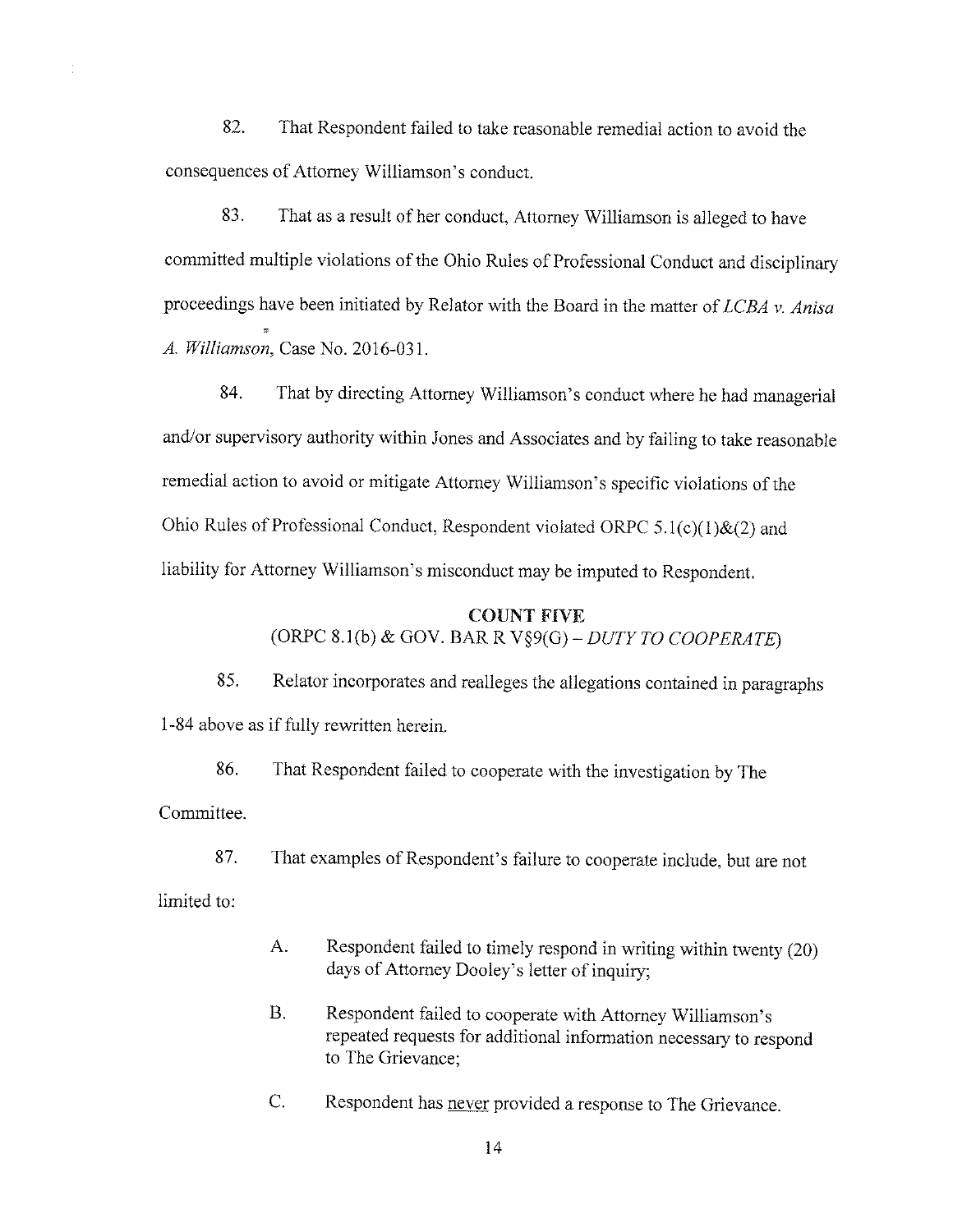88. That Respondent's failure to cooperate in a disciplinary investigation constitutes violations of ORPC 8.1(b) and Gov. Bar R V§9(G).

**WHEREFORE,** pursuant to Gov. Bar RV, Relator alleges that Respondent, Attorney Ken Jones, has violated the Ohio Rules of Professional Conduct and the Ohio Rules for the Government of the Bar.

As such, Relator respectfully requests that the Board proceed accordingly; certify this matter for prosecution; and allow this matter to progress forthwith.

Respectfully submitted,

D. CHRIS COOK, #0061073 Attorney for Relator & Bar Counsel Lorain County Bar Association Legal Ethics and Grievance Committee 520 Broadway, Third Floor Lorain, OH 44052 PH: (440) 246-2665 FX: ( 440) 246-2670 Email: cooklaw@centurytel.net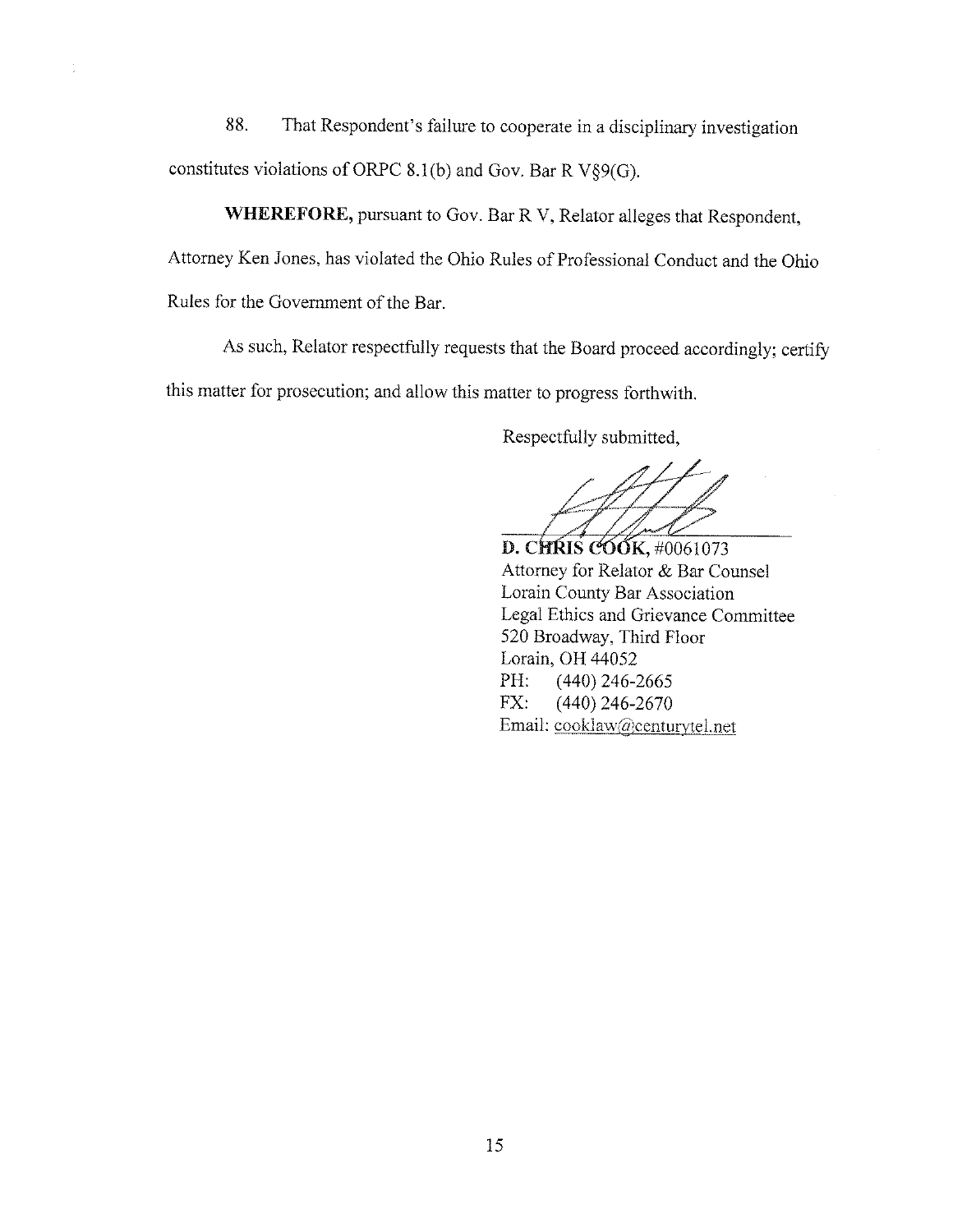## **CHAIRMAN'S AUTHORIZATION**

The undersigned. Richard Mellott, Chairman of the Lorain County Bar Association Legal Ethics and Grievance Committee, hereby certifies that Attorney D. Chris Cook. Bar Counsel. is duly authorized lo represent Relator in the premises and has accepted the responsibility of prosecuting this complaint to its conclusion. After investigation. Rclator believes reasonublc cause exists to warrant a hearing on such

Certified Complaint *in re:* KEN JONES

*I/-//,,*  Dated: August  $\boxed{\phantom{1}}$ , 2016.

RICHARD MELLOTT LCBA Legal Ethics and Grievance Committee